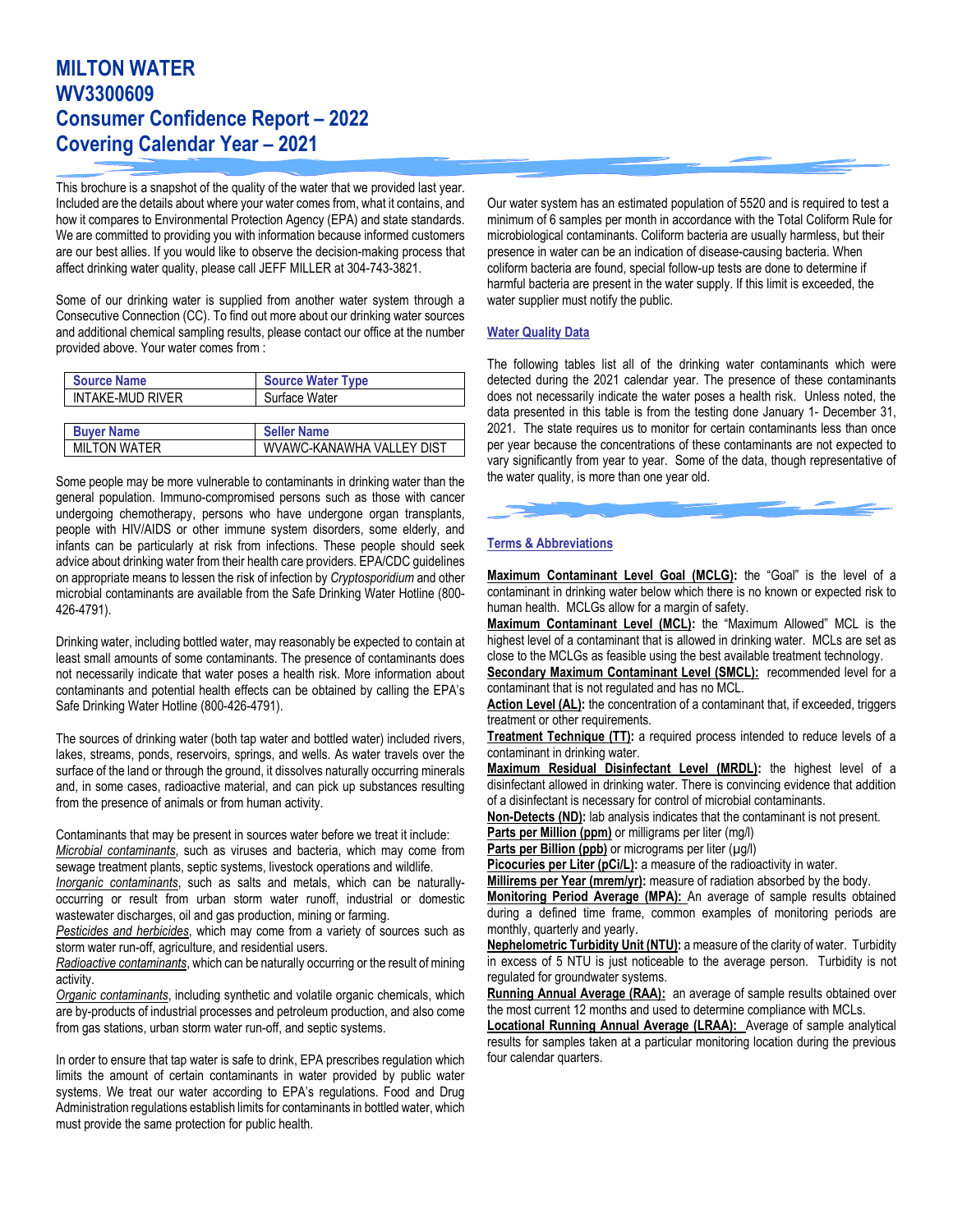#### **Testing Results for: MILTON WATER**

| obiologica<br>MICI                        | Resul                                             | . .<br>- เพ∪⊾ | <b>MCL</b> | ' SOUICE<br>`vnica. |
|-------------------------------------------|---------------------------------------------------|---------------|------------|---------------------|
| -<br>No.<br>⊦Detected Resul<br>"ts were r | ້ 2021<br>$-$ ound in the<br>Calendar<br>Year of: |               |            |                     |

| <b>Requlated Contaminants</b> | <b>Collection</b><br><b>Date</b> | <b>Highest</b><br><b>Value</b> | Range<br>(low/high) | <b>Unit</b> | <b>MCL</b> | <b>MCLG</b> | <b>Typical Source</b>                                                                                                           |  |
|-------------------------------|----------------------------------|--------------------------------|---------------------|-------------|------------|-------------|---------------------------------------------------------------------------------------------------------------------------------|--|
| ANTIMONY, TOTAL               | 8/9/2021                         | 0.1                            | 0.1                 | ppb         | 6          | 6           | from petroleum refineries;<br>Discharge<br>fire<br>retardants; ceramics; electronics; solder                                    |  |
| <b>BARIUM</b>                 | 8/9/2021                         | 0.0634                         | 0.0634              | ppm         | 2          | 2           | Discharge of drilling wastes; Discharge from<br>metal refineries; Erosion of natural deposits                                   |  |
| <b>CHROMIUM</b>               | 8/9/2021                         | 0.98                           | 0.98                | ppb         | 100        | 100         | Discharge from steel and pulp mills; Erosion of<br>natural deposits                                                             |  |
| <b>FLUORIDE</b>               | 8/9/2021                         | 0.55                           | 0.55                | ppm         | 4          | 4           | Erosion of natural deposits; Water additive which<br>promotes strong teeth; Discharge from fertilizer<br>and aluminum factories |  |
| <b>NITRATE</b>                | 5/18/2021                        | 0.17                           | 0.17                | ppm         | 10         | 10          | Runoff from fertilizer use; Leaching from septic<br>tanks, sewage; Erosion of natural deposits                                  |  |
| NITRATE-NITRITE               | 5/18/2021                        | 0.17                           | 0.17                | ppm         | 10         | 10          | Runoff from fertilizer use; Leaching from septic<br>tanks, sewage; Erosion of natural deposits                                  |  |
| <b>SELENIUM</b>               | 8/9/2021                         | 0.59                           | 0.59                | ppb         | 50         | 50          | Discharge from petroleum and metal refineries;<br>Erosion of natural deposits; Discharge from<br>mines                          |  |

| <b>Disinfection Byproducts</b>                           | <b>Sample Point</b> | <b>Monitoring</b><br><b>Period</b> | <b>Highest</b><br><b>LRAA</b> | Range (low/high) | <b>Unit</b> | <b>MCL</b> | <b>MCLG</b>             | <b>Typical Source</b>                        |
|----------------------------------------------------------|---------------------|------------------------------------|-------------------------------|------------------|-------------|------------|-------------------------|----------------------------------------------|
| <b>TOTAL</b><br><b>HALOACETIC</b><br><b>ACIDS (HAA5)</b> | <b>MEADOWS</b>      | 2021                               | 40                            | $13.7 - 25.6$    | ppb         | 60         | $\overline{\mathbf{0}}$ | By-product of drinking water<br>disinfection |
| <b>HALOACETIC</b><br><b>TOTAL</b><br><b>ACIDS (HAA5)</b> | <b>MELTON</b>       | 2021                               | 36                            | $14.1 - 52.6$    | ppb         | 60         | 0                       | By-product of drinking water<br>disinfection |
| <b>TTHM</b>                                              | <b>MEADOWS</b>      | 2021                               | 38                            | $11 - 26$        | ppb         | 80         | 0                       | By-product of drinking water<br>chlorination |
| <b>TTHM</b>                                              | <b>MELTON</b>       | 2021                               | 37                            | $13 - 67$        | ppb         | 80         | $\mathbf{0}$            | By-product of drinking water<br>chlorination |

| <b>Lead and Copper</b> | <b>Monitoring</b><br><b>Period</b> | 90 <sup>th</sup><br><b>Percentile</b> | Range<br>(low/high) | <b>Unit</b> | <b>AL</b> | <b>Sites</b><br><b>Over AL</b> | <b>Typical Source</b>                                                                                           |
|------------------------|------------------------------------|---------------------------------------|---------------------|-------------|-----------|--------------------------------|-----------------------------------------------------------------------------------------------------------------|
| COPPER, FREE           | 2021                               | 0.3075                                | $0.0017 - 0.4651$   | ppm         | 1.3       |                                | Corrosion of household plumbing<br>svstems:<br>Erosion of natural deposits; Leaching from wood<br>preservatives |
| LEAD                   | 2021                               | . 6                                   | $0 - 2$             | ppb         | 15        |                                | Corrosion of household<br>plumbina<br>svstems:<br>Erosion of natural deposits                                   |

If present, elevated levels of lead can cause serious health problems, especially for pregnant women and young children. Lead in drinking water is primarily from materials and components associated with service lines and home plumbing. Your water system is responsible for providing high quality drinking water but cannot control the variety of materials used in plumbing components. When your water has been sitting for several hours, you can minimize the potential for lead exposure by flushing your tap for 30 seconds to 2 minutes before using water for drinking or cooking. If you are concerned about lead in your water, you may wish to have your water tested. Information on lead in drinking water, testing methods, and steps you can take to minimize exposure is available from the Safe Drinking Water Hotline or at [http://www.epa.gov/safewater/lead.](http://www.epa.gov/safewater/lead) 

| <b>Chlorine/Chloramines</b><br><b>Maximum Disinfection Level</b> | <b>MPA</b> | 'A Units<br><b>MPA</b> | <b>RAA</b> | <b>RAA Units</b> |
|------------------------------------------------------------------|------------|------------------------|------------|------------------|
| $-10/31/2021$<br>10/01/2021                                      | 4.19       | <b>MG/L</b>            | ٠.,        | <b>MG/L</b>      |

| <b>Total Organic Carbon</b><br><b>Lowest Month for Removal</b> | Collection<br>Date | <b>Highest</b><br><b>Value</b> | Range | Unit        | <b>Contract</b> | <b>T</b> vpical Source               |
|----------------------------------------------------------------|--------------------|--------------------------------|-------|-------------|-----------------|--------------------------------------|
| <b>CARBON, TOTAL</b>                                           | 1/8/2021           | v.z                            | -9.4  | <b>MG/L</b> |                 | Naturally present in the environment |

| <b>Radiological Contaminants</b>             | <b>Collection</b><br><b>Date</b> | <b>Highest</b><br><b>Value</b> | Range<br>(low/high) | Unit  | <b>MCL</b> | <b>MCLG</b> | <b>Typical Source</b>       |
|----------------------------------------------|----------------------------------|--------------------------------|---------------------|-------|------------|-------------|-----------------------------|
| <b>GROSS</b><br>EXCL.<br>ALPHA.<br>RADON & U | 12/11//2019                      | $-0.235$                       | $-0.235$            | pCi/L | 15         | 0           | Erosion of natural deposits |
| Radium-228                                   | 12/11/2019                       | 0.377                          | 0.377               | pCi/L | 15         | 0           | Erosion of natural deposits |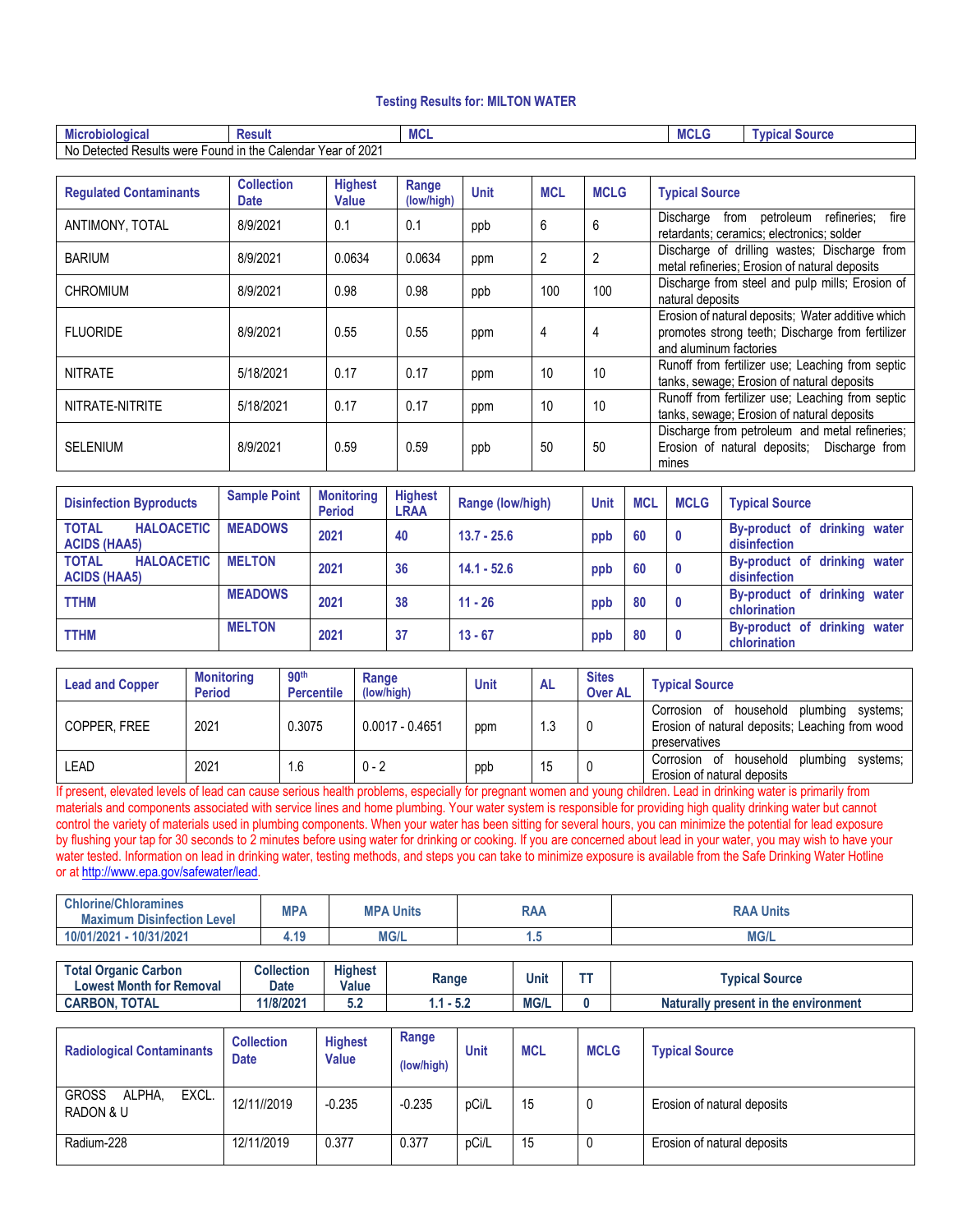|                  | Monitoring<br><b>Periou</b> | <b>BACI</b><br>MUL     | Range<br>(low/high)   | Unit | n/<br>monthly<br>∟owe <sup>•</sup><br>west<br><br>95% | .<br>Violation | <b>Typical Source</b>            |
|------------------|-----------------------------|------------------------|-----------------------|------|-------------------------------------------------------|----------------|----------------------------------|
| <b>TURBIDITY</b> | 2021                        | ---<br>. .<br>NIU<br>- | $-0.28$<br>$0.04 - r$ | NTU  | 100%                                                  | N0             | <br>Soil<br>I runoff and erosion |

| <b>Based</b><br>Secondary Contaminants- Non-Health<br><b>Contaminants-No</b><br>Federal<br><b>Maximum</b><br><b>Contaminant Level (MCL) Established.</b> | <b>Collection Date</b> | <b>Highest Value</b> | Range<br>(low/high) | <b>Unit</b> | <b>SMCL</b> |
|----------------------------------------------------------------------------------------------------------------------------------------------------------|------------------------|----------------------|---------------------|-------------|-------------|
| <b>ACETONE</b>                                                                                                                                           | 10/22/2020             | 9.4                  | 9.4                 | UG/L        |             |
| CARBON, TOTAL                                                                                                                                            | 11/8/2021              | 5.2                  | $1.1 - 5.2$         | ppm         | 10000       |
| <b>CHLORIDE</b>                                                                                                                                          | 10/22/2020             | 16.9                 | 16.9                | MG/L        | 250         |
| <b>NICKEL</b>                                                                                                                                            | 8/9/2021               | 0.00089              | 0.00089             | MG/L        | 0.1         |
| SODIUM                                                                                                                                                   | 8/9/2021               | 9.91                 | 9.91                | MG/L        | 1000        |
| <b>SULFATE</b>                                                                                                                                           | 8/9/2021               | 91.2                 | 91.2                | MG/L        | 250         |

The following significant deficiencies were cited in a sanitary survey of our system and currently remain unresolved.

| Unresolved Deficiency/Date<br>Identified | Facility | Comments                           |
|------------------------------------------|----------|------------------------------------|
| None                                     |          | No unresolved deficiencies remain. |

During the 2021 calendar year, we had the below noted violation(s) of drinking water regulations.

|     | - 11 |                                            |
|-----|------|--------------------------------------------|
| N/A | N/A  | N0<br>plations<br>$\Delta V10$<br>ט באוסו. |
|     |      |                                            |

## Additional Required Health Effects Language:

Total organic carbon (TOC) has no health effects. However, total organic carbon provides a medium for the formation of disinfection byproducts. These byproducts include trihalomethanes (THMs) and haloacetic acids (HAAs). Drinking water containing these byproducts in excess of the MCL may lead to adverse health effects, liver or kidney problems, or nervous system effects, and may lead to an increased risk of getting cancer.

## There are no additional required health effects violation notices.

Some of our drinking water is supplied from another water system. The table below lists all of the drinking water contaminants, which were detected during the 2021 calendar year from the water systems that we purchase drinking water from.

| <b>Regulated</b><br><b>Contaminants</b>   | <b>Collection</b><br><b>Date</b> | <b>Water System</b>                    | <b>Highest</b><br><b>Value</b> | Range<br>(low/high) | <b>Unit</b> | <b>MCL</b> | <b>MCLG</b> | <b>Typical Source</b>                                                                                                                          |
|-------------------------------------------|----------------------------------|----------------------------------------|--------------------------------|---------------------|-------------|------------|-------------|------------------------------------------------------------------------------------------------------------------------------------------------|
| <b>FLUORIDE</b>                           | 2/1/2021                         | WVAWC-KANAWHA VALLEY<br><b>DIST</b>    | 0.62                           | 0.62                | ppm         | 4          | 4           | of<br>Erosion<br>natural<br>deposits; Water additive<br>which promotes strong<br>teeth; Discharge from<br>fertilizer and aluminum<br>factories |
| <b>GROSS</b><br>ALPHA,<br>EXCL. RADON & U | 7/13/2020                        | WVAWC-KANAWHA<br>VALLEY<br><b>DIST</b> | 1.3                            | 1.3                 | pCi/L       | 15         | 0           | of<br>natural<br>Erosion<br>deposits                                                                                                           |
| <b>NITRATE</b>                            | 4/5/2021                         | WVAWC-KANAWHA VALLEY<br><b>DIST</b>    | 0.26                           | 0.26                | ppm         | 10         | 10          | Runoff<br>fertilizer<br>from<br>Leaching<br>from<br>use:<br>septic<br>tanks,<br>sewage;<br>of<br>Erosion<br>natural<br>deposits                |
| NITRATE-NITRITE                           | 4/5/2021                         | WVAWC-KANAWHA VALLEY<br><b>DIST</b>    | 0.26                           | 0.26                | ppm         | 10         | 10          | fertilizer<br>Runoff<br>from<br>Leaching<br>from<br>use:<br>septic<br>tanks,<br>sewage;<br>Erosion<br>of<br>natural<br>deposits                |